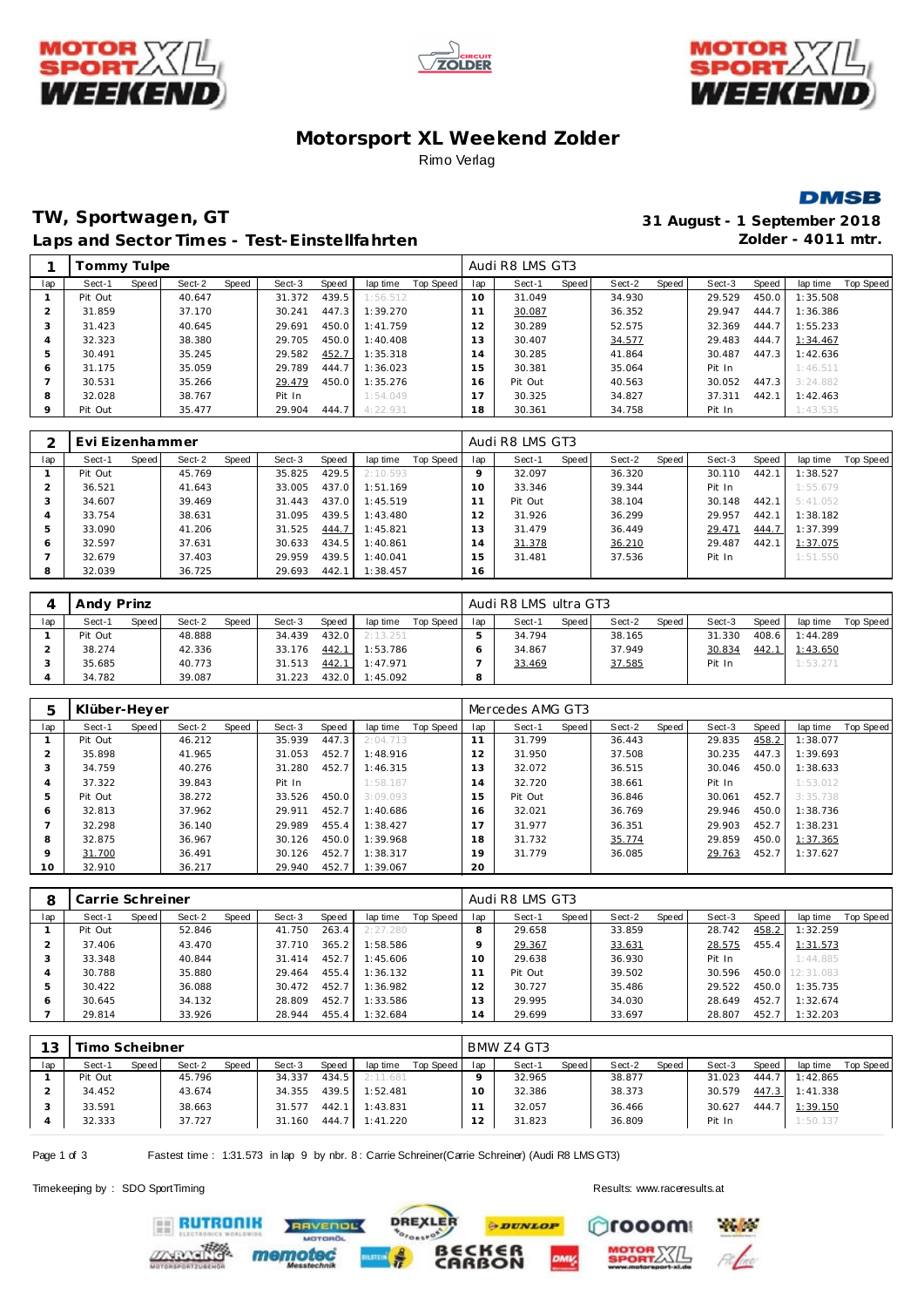





# **Motorsport XL Weekend Zolder** Rimo Verlag

### **DMSB**

# **TW, Sportwagen, GT 31 August - 1 September 2018**

## Laps and Sector Times - Test-Einstellfahrten **Zolder - 4011 mtr.**

| 32.108  | 38.634 | Pit In          | 1:55.302 | 12<br>15 | Pit Out | 38.349 | 31.270<br>442.7 | 3:37.377 |
|---------|--------|-----------------|----------|----------|---------|--------|-----------------|----------|
| Pit Out | 39.535 | 447.3<br>31.34' | 3:36.689 |          | 31.836  | 36.631 | 447.3<br>30.766 | 1:39.233 |
| 31.953  | 36.895 | 444.7<br>30.556 | 1:39.404 |          | 31.514  | 36.539 | 444.7<br>31.223 | 1:39.276 |
| 31.998  | 43.011 | 437.0<br>35.079 | 1:50.088 | 16       | 31.439  | 36.235 | Pit In          | 1:50.339 |

| 21  | Max Aschhoff |       |        |       |        |       |          |           |     | Praga R1-T |       |        |       |        |       |          |           |
|-----|--------------|-------|--------|-------|--------|-------|----------|-----------|-----|------------|-------|--------|-------|--------|-------|----------|-----------|
| lap | Sect-1       | Speed | Sect-2 | Speed | Sect-3 | Speed | lap time | Top Speed | lap | Sect-1     | Speed | Sect-2 | Speed | Sect-3 | Speed | lap time | Top Speed |
|     | Pit Out      |       | 51.581 |       | Pit In |       | 2:36.250 |           |     | 34.740     |       | 41.116 |       | 31.486 | 466.7 | 1:47.342 |           |
|     | Pit Out      |       | 44.046 |       | 35.712 | 442.1 | 5:14.379 |           |     | 34.099     |       | 40.555 |       | 31.361 | 463.8 | 1:46.015 |           |
|     | 38.455       |       | 41.105 |       | 35.393 | 317.6 | 1:54.953 |           |     | 33.600     |       | 38.877 |       | 31.299 | 463.8 | 1:43.776 |           |
|     | 36.586       |       | 41.039 |       | 32.093 | 461.0 | 1:49.718 |           | 10  | 33.157     |       | 38.293 |       | 31.185 | 463.8 | 1:42.635 |           |
|     | 36.914       |       | 39.832 |       | 31.133 | 463.8 | 1:47.879 |           |     | 32.635     |       | 38.633 |       | 30.853 | 463.8 | 1:42.121 |           |
| O   | 34.049       |       | 38.014 |       | 31.552 | 348.4 | 1:43.615 |           | 12  | 32.930     |       | 40.849 |       | Pit In |       | 2:06.946 |           |

|     | Roland Hertner |       |        |       |        |       |          |           |     | VW Golf GTI TCR |       |        |       |        |       |          |           |
|-----|----------------|-------|--------|-------|--------|-------|----------|-----------|-----|-----------------|-------|--------|-------|--------|-------|----------|-----------|
| lap | Sect-1         | Speed | Sect-2 | Speed | Sect-3 | Speed | lap time | Top Speed | lap | Sect-1          | Speed | Sect-2 | Speed | Sect-3 | Speed | lap time | Top Speed |
|     | 38.033         |       | 43.630 |       | 35.264 | 389.7 | 1:56.927 |           |     | 37.326          |       | 41.201 |       | 33.670 | 395.8 | 1:52.197 |           |
|     | 38.240         |       | 46.708 |       | 34.250 | 400.0 | 1:59.198 |           |     | 36.021          |       | 41.024 |       | 33.335 | 397.9 | 1:50.380 |           |
|     | 36.079         |       | 42.870 |       | 34.408 | 400.0 | 1:53.357 |           |     | 35.267          |       | 40.236 |       | 33.327 | 400.0 | 1:48.830 |           |
|     | 36.224         |       | 42.022 |       | Pit In |       | 2:04.338 |           |     | 35.073          |       | 41.628 |       | Pit In |       | 2:01.901 |           |
|     |                |       | 42.646 |       | 33.822 | 395.8 | 6:05.799 |           | 10  |                 |       |        |       |        |       |          |           |

| 33  | Russell Ward |       |        |       |        |       |          |           |                          | Mercedes-AMG GT3 |       |        |       |        |         |          |           |
|-----|--------------|-------|--------|-------|--------|-------|----------|-----------|--------------------------|------------------|-------|--------|-------|--------|---------|----------|-----------|
| lap | Sect-1       | Speed | Sect-2 | Speed | Sect-3 | Speed | lap time | Top Speed | lap                      | Sect-1           | Speed | Sect-2 | Speed | Sect-3 | Speed ' | lap time | Top Speed |
|     | Pit Out      |       | 39.859 |       | 30.273 | 439.5 | 1:57.183 |           | 10 <sup>°</sup>          | 31.290           |       | 35.405 |       | 29.189 | 458.2   | 1:35.884 |           |
|     | 31.526       |       | 35.528 |       | Pit In |       | 1:45.920 |           |                          | 30.892           |       | 35.434 |       | 29.264 | 455.4   | 1:35.590 |           |
| 3   | Pit Out      |       | 35.635 |       | 37.809 | 450.0 | 4:16.180 |           | $\mathcal{P}$            | 30.459           |       | 35.281 |       | 29.100 | 455.4   | 1:34.840 |           |
| 4   | 29.923       |       | 35.291 |       | 29.936 | 452.7 | 1:35.150 |           | 13                       | 30.339           |       | 34.594 |       | 29.142 | 455.4   | 1:34.075 |           |
| 5   | 29.705       |       | 34.153 |       | 28.976 | 452.7 | 1:32.834 |           | $\overline{A}$           | 30.418           |       | 34.992 |       | 29.054 | 452.7   | 1:34.464 |           |
| 6   | 29.533       |       | 33.684 |       | 28.900 | 452.7 | 1:32.117 |           | 5                        | 30.489           |       | 34.767 |       | 29.405 | 455.4   | 1:34.661 |           |
|     | 29.387       |       | 33.707 |       | Pit In |       | 1:39.336 |           | 16                       | 30.401           |       | 34.837 |       | 29.187 | 452.7   | 1:34.425 |           |
| 8   | Pit Out      |       | 39.347 |       | 30.419 | 450.0 | 6:46.016 |           | $\overline{\phantom{0}}$ | 30.183           |       | 34.633 |       | 28.909 | 455.4   | 1:33.725 |           |
| 9   | 32.554       |       | 36.867 |       | 29.255 | 452.7 | 1:38.676 |           | 18                       |                  |       |        |       |        |         |          |           |

| 44      | Martin Zander |       |        |       |        |       |          |           |     | Audi R8 LMS GT3 |       |        |       |        |       |          |           |
|---------|---------------|-------|--------|-------|--------|-------|----------|-----------|-----|-----------------|-------|--------|-------|--------|-------|----------|-----------|
| lap     | Sect-1        | Speed | Sect-2 | Speed | Sect-3 | Speed | lap time | Top Speed | lap | Sect-1          | Speed | Sect-2 | Speed | Sect-3 | Speed | lap time | Top Speed |
|         | Pit Out       |       | 43.633 |       | 32.537 | 437.0 | 1:56.266 |           | 10  | 31.042          |       | 35.327 |       | Pit In |       | 1:49.071 |           |
|         | 31.428        |       | 35.442 |       | 29.625 | 442.1 | 1:36.495 |           |     | Pit Out         |       | 38.206 |       | 30.012 | 442.1 | 6:27.647 |           |
|         | 30.432        |       | 36.831 |       | 29.455 | 447.3 | 1:36.718 |           | 12  | 30.908          |       | 35.299 |       | 30.364 | 434.5 | 1:36.571 |           |
|         | 32.086        |       | 37.099 |       | 29.662 | 439.5 | 1:38.847 |           | 13  | 31.136          |       | 35.404 |       | 29.732 | 439.5 | 1:36.272 |           |
| b       | 33.176        |       | 34.731 |       | 29.481 | 439.5 | 1:37.388 |           | . 4 | 30.506          |       | 35.009 |       | 29.442 | 442.1 | 1:34.957 |           |
| 6       | 30.327        |       | 42.979 |       | 35.284 | 439.5 | 1:48.590 |           | 15  | 30.363          |       | 35.138 |       | 29.433 | 442.1 | 1:34.934 |           |
|         | 32.459        |       | 36.259 |       | 29.571 | 444.7 | 1:38.289 |           | 16. | 30.995          |       | 35.282 |       | 29.596 | 444.7 | 1:35.873 |           |
| 8       | 30.217        |       | 34.935 |       | 29.438 | 444.7 | 1:34.590 |           |     | 30.457          |       | 35.563 |       | Pit In |       | 1:50.966 |           |
| $\circ$ | 30.187        |       | 34.944 |       | 29.692 | 444.7 | 1:34.823 |           | 18  | Pit Out         |       | 35.590 |       | 29.802 | 439.5 | 2:20.952 |           |

| 51  | Karlheinz Blessing |       |        |       |        |       |          |           |     | Porsche 991 GT3 Cup |       |        |       |        |       |          |                  |
|-----|--------------------|-------|--------|-------|--------|-------|----------|-----------|-----|---------------------|-------|--------|-------|--------|-------|----------|------------------|
| lap | Sect-1             | Speed | Sect-2 | Speed | Sect-3 | Speed | lap time | Top Speed | lap | Sect-1              | Speed | Sect-2 | Speed | Sect-3 | Speed | lap time | <b>Top Speed</b> |
|     | Pit Out            |       | 40.866 |       | 32.388 | 434.5 | 1:57.802 |           | 11  | 34.261              |       | 37.831 |       | 31.884 | 439.5 | 1:43.976 |                  |
|     | 34.419             |       | 38.961 |       | 31.466 | 442.1 | 1:44.846 |           | 12  | 33.813              |       | 38.110 |       | 31.619 | 442.1 | 1:43.542 |                  |
| 3   | 34.979             |       | 39.438 |       | 32.213 | 444.7 | 1:46.630 |           | 13  | 33.979              |       | 39.205 |       | 31.798 | 442.1 | 1:44.982 |                  |
|     | 38.993             |       | 39.193 |       | 31.646 | 442.1 | 1:49.832 |           | 14  | 34.321              |       | 38.687 |       | 32.938 | 442.1 | 1:45.946 |                  |
| 5   | 33.138             |       | 38.107 |       | 31.364 | 442.1 | 1:42.609 |           | 15  | 33.524              |       | 37.962 |       | 31.960 | 439.5 | 1:43.446 |                  |
| 6   | 33.216             |       | 37.631 |       | 30.774 | 444.7 | 1:41.621 |           | 6   | 33.517              |       | 37.898 |       | 31.549 | 442.1 | 1:42.964 |                  |
|     | 33.458             |       | 39.605 |       | Pit In |       | 1:57.181 |           |     | 33.157              |       | 37.034 |       | 31.400 | 439.5 | 1:41.591 |                  |
| 8   | Pit Out            |       | 39.388 |       | 32.098 | 444.7 | 3:02.500 |           | 18  | 33.663              |       | 37.871 |       | 31.571 | 442.1 | 1:43.105 |                  |
| 9   | 33.415             |       | 37.414 |       | 31.493 | 439.5 | 1:42.322 |           | 19  | 33.394              |       | 37.615 |       | 31.878 | 442.1 | 1:42.887 |                  |
| 10  | 33.371             |       | 37.351 |       | 31.067 | 434.5 | 1:41.789 |           | 20  |                     |       |        |       |        |       |          |                  |

Page 2 of 3 Fastest time : 1:31.573 in lap 9 by nbr. 8 : Carrie Schreiner(Carrie Schreiner) (Audi R8 LMS GT3)

**TVENDL** 

**DREXLER** 

Timekeeping by : SDO SportTiming Results:<www.raceresults.at>